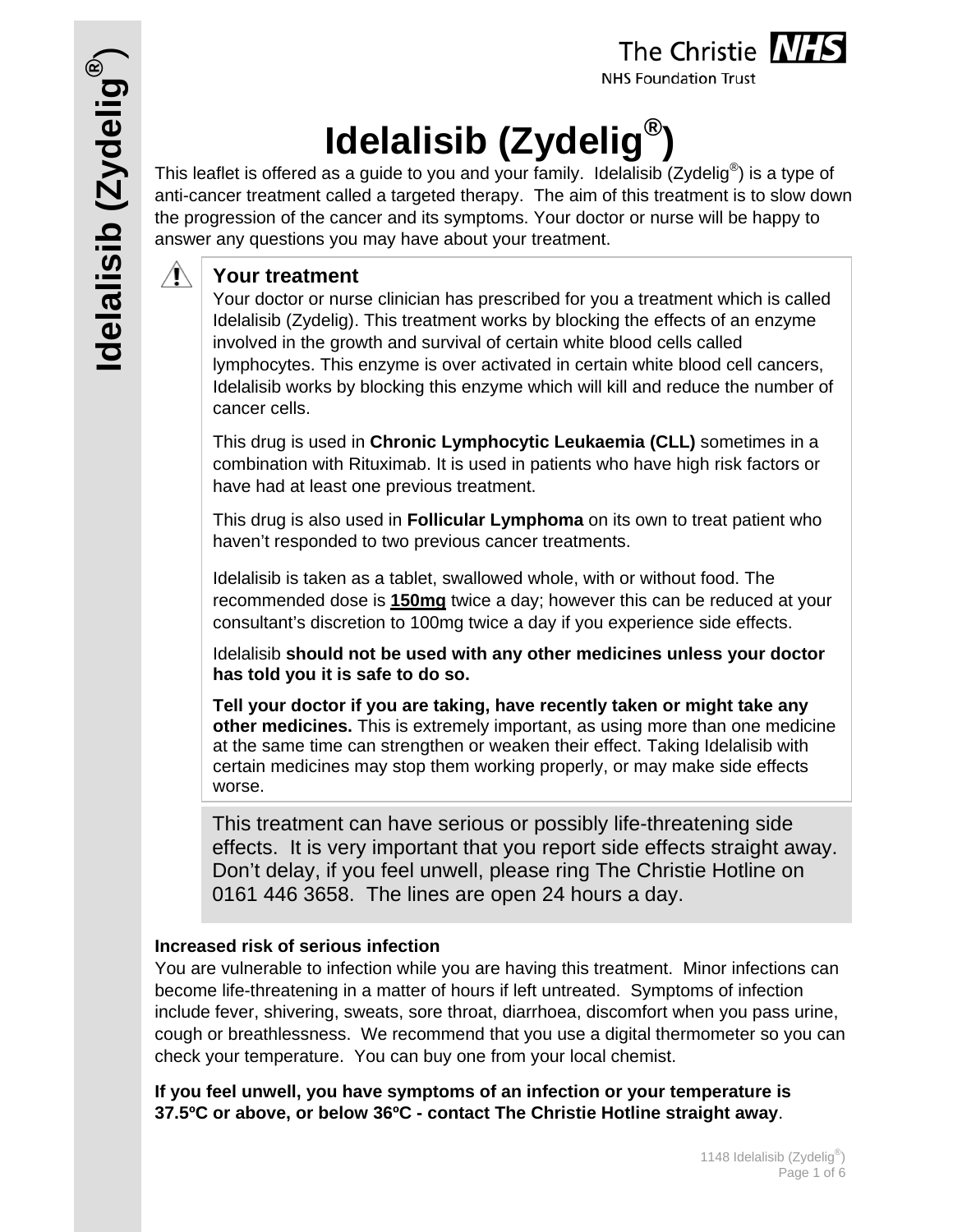Serious and fatal infections have occurred in patients taking Idelalisib. You must take additional medicine provided by your doctor while you are taking Idelalisib to prevent one type of infection. Your doctor will monitor you for evidence of infection. Tell your doctor right away if you become ill (especially with a fever, cough or breathing difficulties) while you are taking Idelalisib.

## **Possible side effects**

This treatment can cause many different side effects. Some are more likely to occur than others. Everyone is different and not everyone gets all the side effects. Most side effects are usually temporary, but in some rare cases they can be life-threatening. It is important to tell your hospital doctor or nurse about any side effects so they can be monitored and, where possible, treated.

#### **Common side effects (more than 1 in 10)**

#### **Diarrhoea/inflammation of the large intestine**

Idelalisib can cause severe diarrhoea. Please contact a member of the haematology team if you have any changes in bowel habits. There are anti-diarrhoea tablets that can be prescribed after you have been seen by a doctor.

#### **Rash/skin changes**

Idelalisib can cause skin rashes. With certain chemotherapies your skin can change colour, and become darker. This is called hyperpigmentation. Your skin is also more sensitive to the sun, so avoid direct sunlight, sit in the shade and protect yourself with a high factor sun block. If you notice any changes please get in contact with your haematology team.

#### **Decreased number of white blood cells**

Idelalisib reduces the number of white blood cells being made in the bone marrow. White blood cells are our bodies defence system and fight off any infection. This resolves once treatment has finished.

#### **Infections**

Idelalisib can make you more prone to infections due to a decreased number of white blood cells. Your immune system may be therefore more vulnerable to infections. It is important to get in contact if you become unwell or develop any symptoms of an infection.

#### **Fever**

You can experience fevers with Idelalisib. It is important to check your temperature regularly at home. Please don't delay and get in touch straight away if your temperature goes to above 37.5ºC or below 36ºC, or you have symptoms of an infection.

#### **Uncommon side effects (less than 1 in 10)**

#### **Inflammation of the lungs**

This drug can cause lung inflammation. Please contact your haematology team straight away if you develop a new or worsening cough, or any shortness of breath or difficulty in breathing.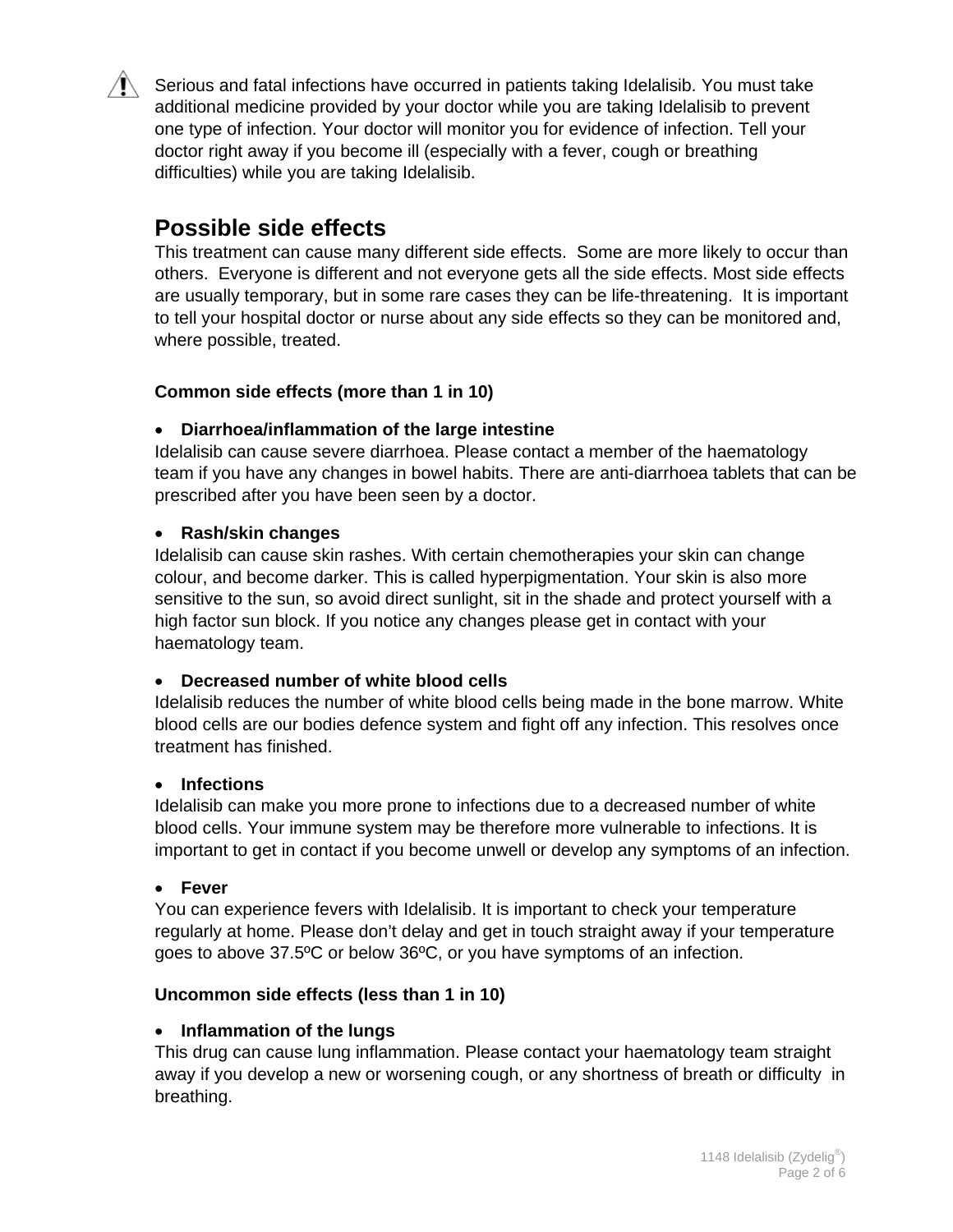#### **Increased blood levels of liver enzymes or fats**

You will need regular blood tests whilst taking Idelalisib. This is check that your liver is working properly. Sometimes your doctor may need to stop the drug to allow your liver time to recover before continuing to treat at possibly a lower dose.

#### **Serious and potentially life threatening side effects**

In a small proportion of patients this treatment can result in very severe side effects which may rarely result in death. The team caring for you will discuss the risk of these side effects with you.

## **Sex, contraception & fertility**

**Protecting your partner and contraception:** We recommend that you or your partner use a condom during sexual intercourse while you are having this treatment, and for up to **one month after ending treatment**. This treatment is dangerous to unborn babies and this will also protect you and your partner from any drugs that may be present in semen and in the vagina. If you suspect that you may be pregnant please tell your doctor immediately.

It is currently unknown whether Idelalisib may reduce the effectiveness of hormonal contraceptives, and therefore women using hormonal contraceptives should also use a condom as a second form of contraception.

**Fertility:** This treatment may affect your ability to have children. Your doctor or nurse should have discussed this with you. If not, please ask them before you start treatment.

## **Late side effects**

Some side effects may become evident only after a number of years. In reaching any decision with you about treatment, the potential benefit you receive from treatment will be weighed against the risks of serious long term side effects to the heart, lungs, kidneys and bone marrow. With some drugs there is also a small but definite risk of developing another cancer. If any of these problems specifically applies to you, the doctor will discuss these with you and note this on your consent form.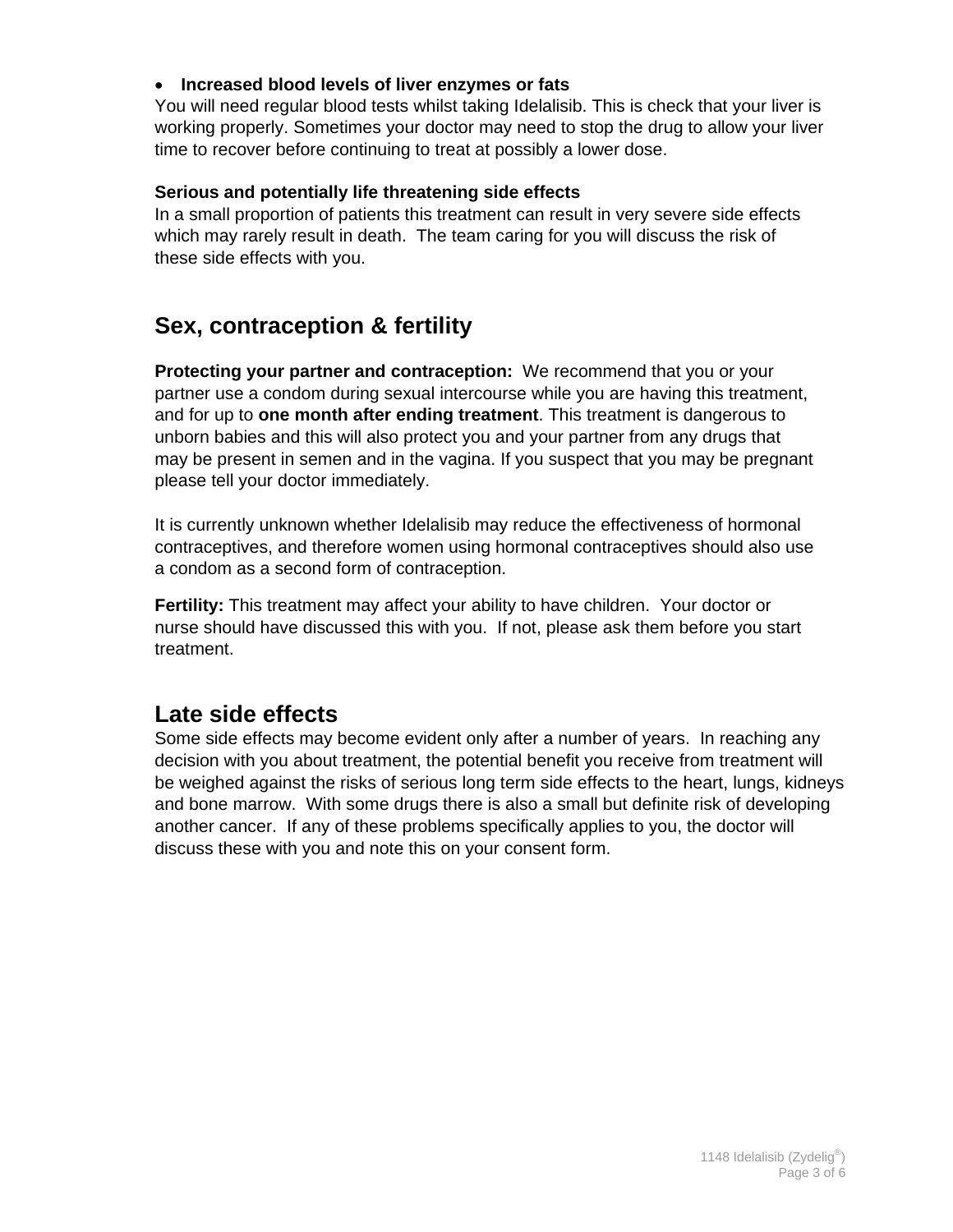#### **Contacts**

If you have any general questions or concerns about your treatment, please ring the area where you are having treatment:

|                                                                                                    | 0161 446 3924                                                                                                    |
|----------------------------------------------------------------------------------------------------|------------------------------------------------------------------------------------------------------------------|
|                                                                                                    | 0161 446 8573                                                                                                    |
| 0161 446 3753<br>0161 446 3360<br>0161 446 3956<br>0161 446 3332<br>0161 446 3302<br>0161 446 3869 | Professor Radford/Dr Linton<br>Professor Illidge<br>Dr Smith<br>Professor Cowan<br>Dr Harris/Dr Chan<br>Dr Bloor |
| 0161 446 3960/3961                                                                                 |                                                                                                                  |
| 0161 446 3000                                                                                      |                                                                                                                  |
|                                                                                                    |                                                                                                                  |
|                                                                                                    |                                                                                                                  |
|                                                                                                    |                                                                                                                  |
|                                                                                                    |                                                                                                                  |